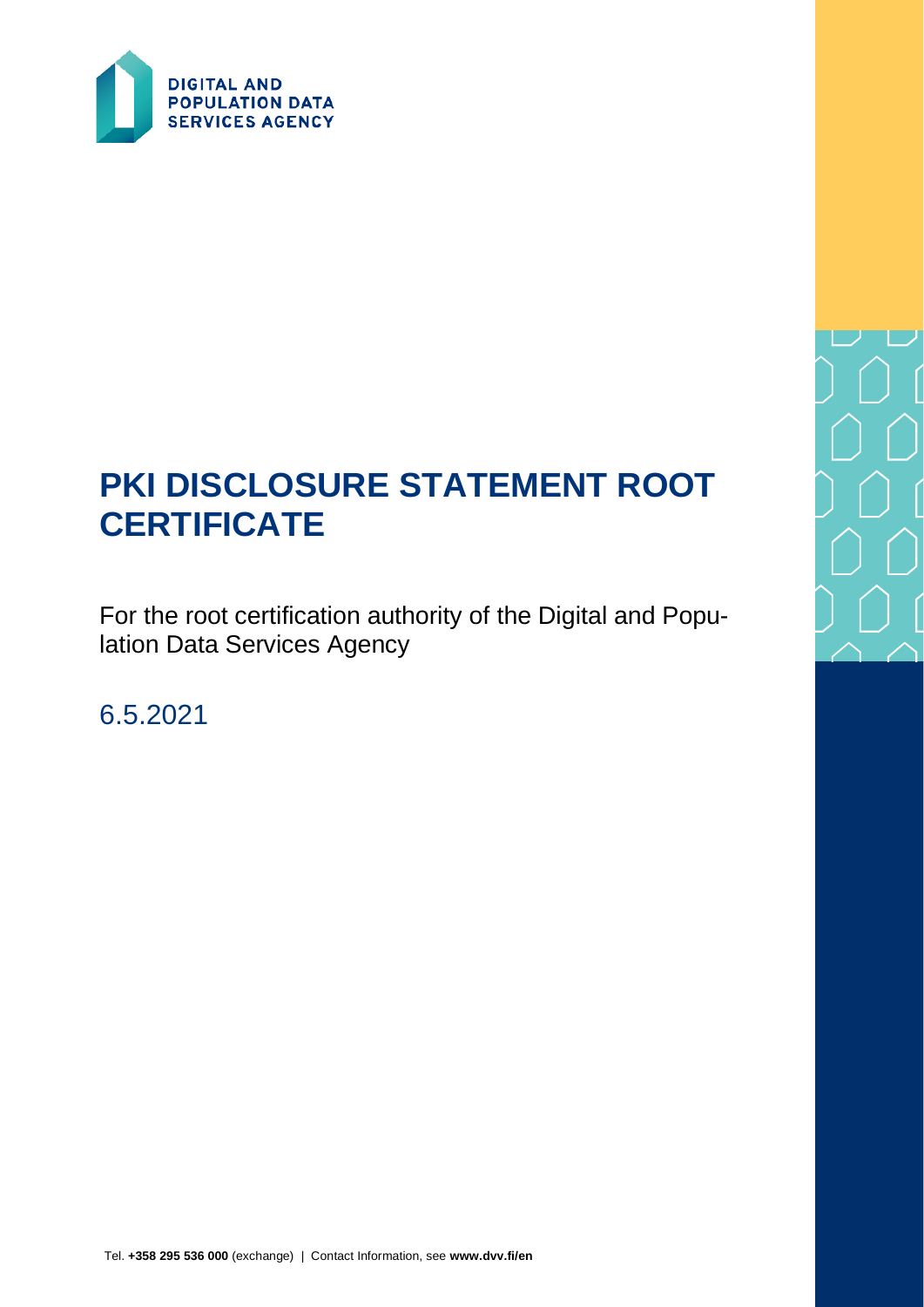

| <b>Document management</b> |                       |  |  |  |
|----------------------------|-----------------------|--|--|--|
| Owner                      |                       |  |  |  |
| Prepared by                | <b>Tuire Saaripuu</b> |  |  |  |
| Inspected by               |                       |  |  |  |
| Approved by                | Mikko Pitkänen        |  |  |  |

| <b>Version control</b> |                                                                              |             |  |  |
|------------------------|------------------------------------------------------------------------------|-------------|--|--|
| version no.            | what has been done                                                           | date/person |  |  |
| v <sub>1.0</sub>       | Approved version v 1.0., published on 14 December 2017<br>www.vrk.fi         | 14/12/2017  |  |  |
| V.1.1                  | <b>Updated version</b>                                                       | 18.6.2019   |  |  |
| v <sub>1.2</sub>       | Updated version, Centre name change.                                         | 1.1.2020    |  |  |
| v <sub>1.3</sub>       | Updated version, accessibility features, updated name of the act<br>661/2009 | 6.5.2021    |  |  |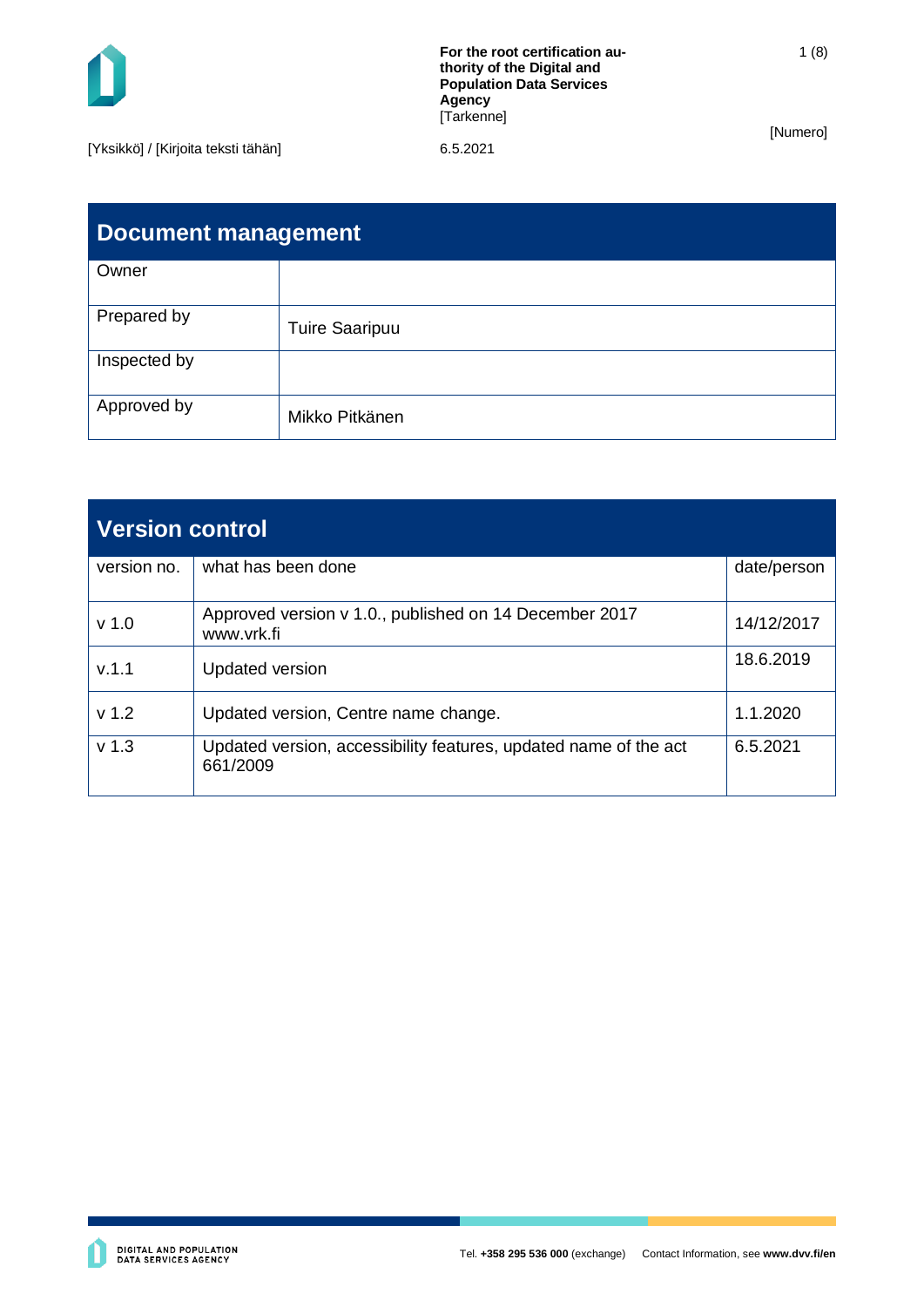

[Yksikkö] / [Kirjoita teksti tähän] 6.5.2021

2 (8)

# **Table of contents**

| 1                       |      |                                                                                   |  |
|-------------------------|------|-----------------------------------------------------------------------------------|--|
| $\overline{\mathbf{2}}$ |      |                                                                                   |  |
|                         | 2.1  |                                                                                   |  |
|                         | 2.2  |                                                                                   |  |
|                         | 2.3  |                                                                                   |  |
|                         | 2.4  |                                                                                   |  |
|                         | 2.5  | Obligations of the trusting party concerning the verification of the certificate5 |  |
|                         | 2.6  |                                                                                   |  |
|                         | 2.7  | Applicable agreements, certification practice statement and certificate policy 6  |  |
|                         | 2.8  |                                                                                   |  |
|                         | 2.9  |                                                                                   |  |
|                         | 2.10 |                                                                                   |  |
|                         | 2.11 |                                                                                   |  |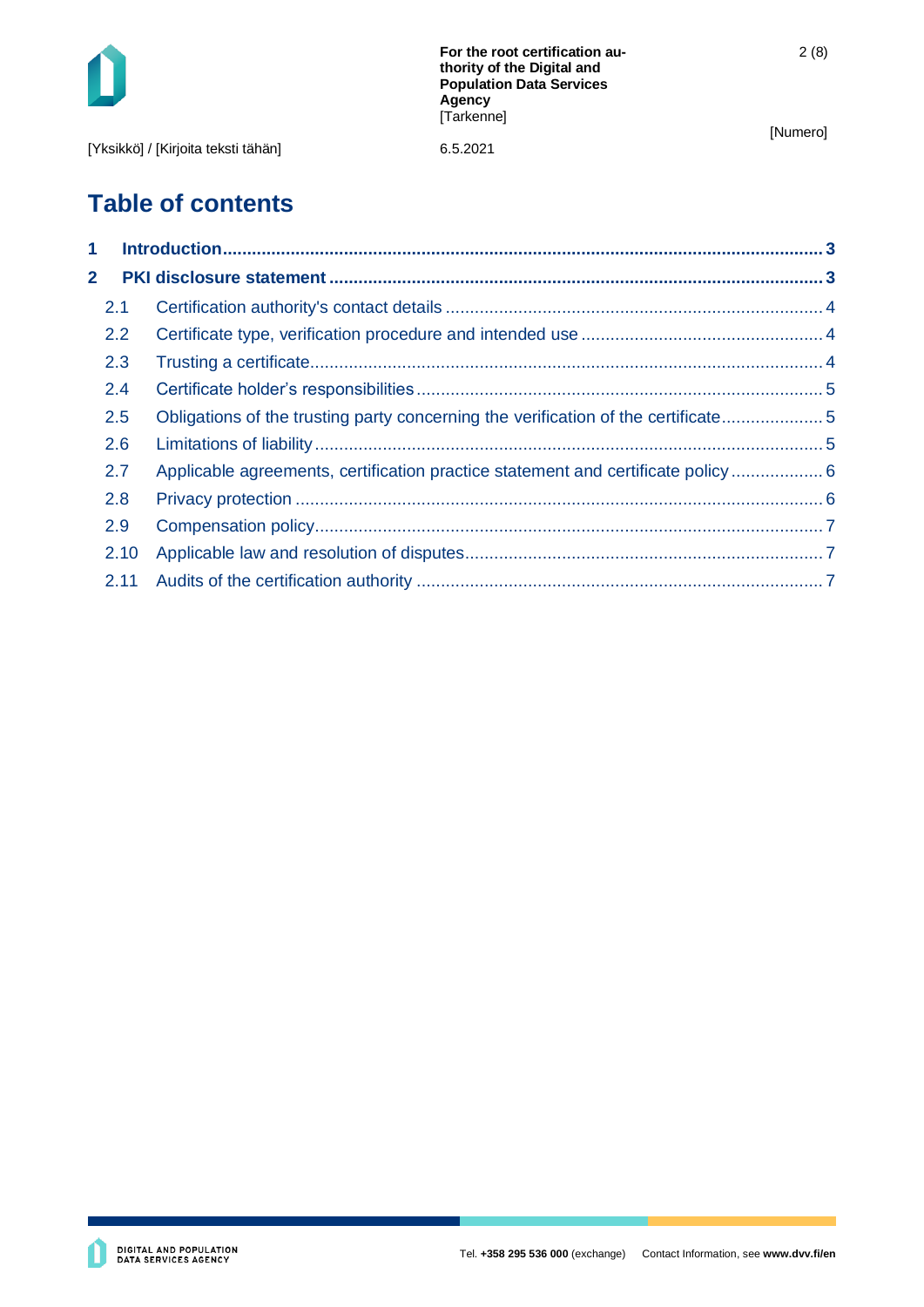

3 (8)

# **PKI DISCLOSURE STATEMENT ROOT CERTIFICATE**

# <span id="page-3-0"></span>**1 Introduction**

This document describes on a general level how the Digital and Population Data Services Agency, which acts as the root certification authority, issues (VRK Gov. Root CA - G2) CA certificates.

This document describes the practices applied by the certification authority and the terms and conditions governing the use of the CA certificate and the restrictions on its use.

This document contains references to the following documents:

Certificate policy for the Digital and Population Data Services Agency's CA certificates, OID 1.2.246.517.1.10.201.

Certification practices for the following sub-certificates:

VRK Gov. CA for Citizen Certificates - G3, OID: 1.2.246.517.1.10.201.1

VRK CA for Organisational Certificates - G3, OID: 1.2.246.517.1.10.201.2

VRK CA for Temporary Certificates - G2, OID: 1.2.246.517.1.10.201.3

VRK CA for Service Providers - G4, OID: 1.2.246.517.1.10.201.4

VRK CA for Social Welfare and Healthcare Prof. Certs, OID: 1.2.246.517.1.10.201.5

VRK CA for Social Welfare and Healthcare Prof. Temp. Certs, OID: 1.2.246.517.1.10.201.6

VRK CA for Social Welfare and Healthcare Service Providers – G2, OID: 1.2.246.517.1.10.201.7

VRK CA for Time Stamp Services, OID: 1.2.246.517.1.10.201.8

The certificate policy and the certification practice statement are available at www.fineid.fi.

# <span id="page-3-1"></span>**2 PKI disclosure statement**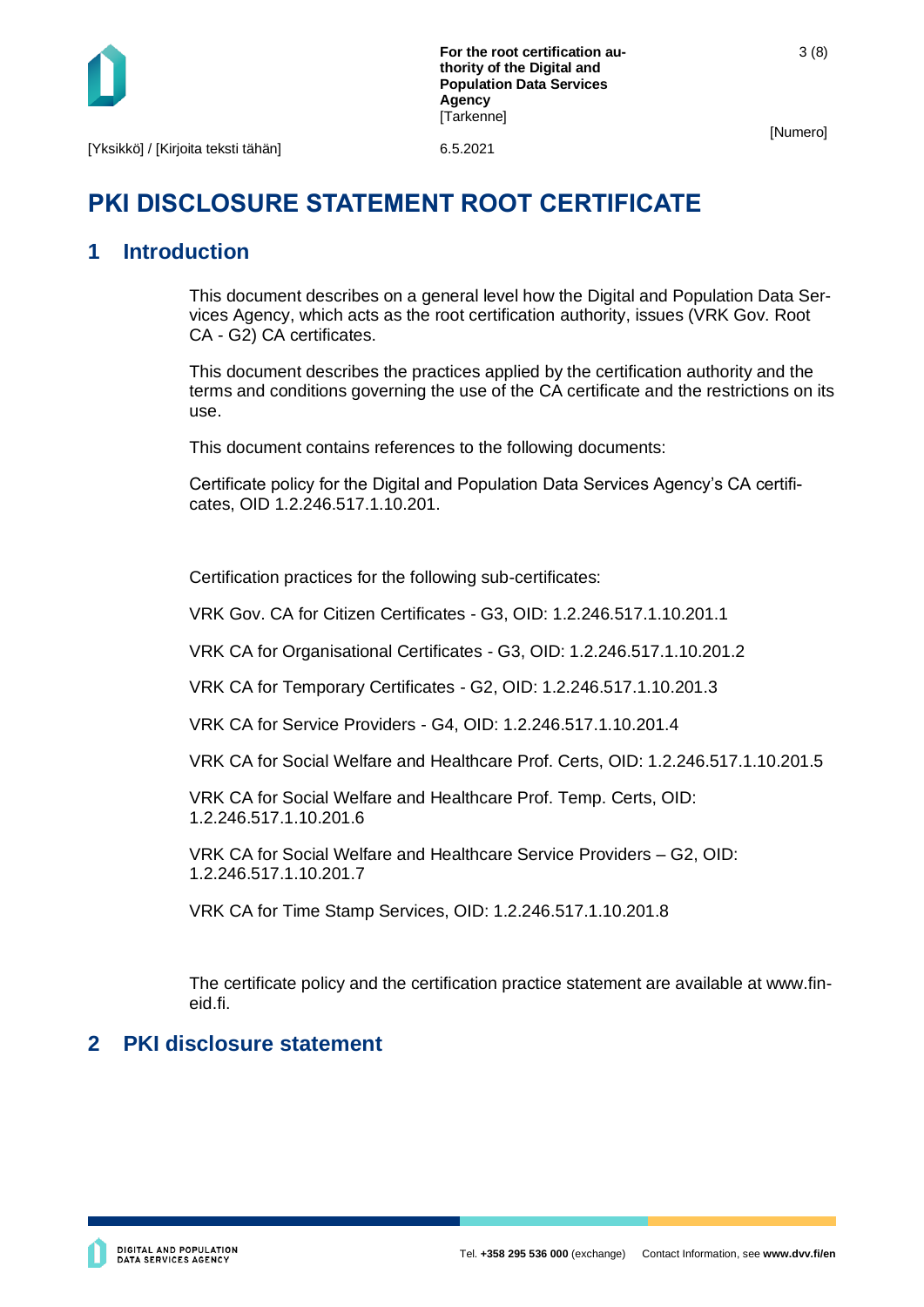

[Yksikkö] / [Kirjoita teksti tähän] 6.5.2021

# <span id="page-4-0"></span>**2.1 Certification authority's contact details**

Questions regarding this Certificate Policy should be addressed to:

#### **Digital and Population Data Services Agency**

| P.O. Box 123 (Lintulahdenkuja 2) | Tel. +358 295 535 001 |
|----------------------------------|-----------------------|
| 00531 Helsinki                   | Fax. +358 9 876 4369  |
| Business ID: 0245437-2           | kirjaamo@dvv.fi       |

#### **Digital and Population Data Services Agency (DPDSA) Certificate Services**

P.O. Box 123 FI-00531 Helsinki www.fineid.fi

#### <span id="page-4-1"></span>**2.2 Certificate type, verification procedure and intended use**

A CA certificate is a certificate issued by the Digital and Population Data Services Agency used to grant end user certificates.

CA certificates are applied from the Digital and Population Data Services Agency.

Before issuing a certificate, the Digital and Population Data Services Agency checks the information supplied by the applicant, e.g. from the trade register.

The same procedure should be used for renewing a certificate as when submitting the original application.

The annual fee indicated in the service price list will be charged for using the certificate.

Both private and public organisations may apply for the CA certificate.

#### <span id="page-4-2"></span>**2.3 Trusting a certificate**

The purpose of the certificate is specified in the certificate policy and certification practice statement of each certificate type and in the certificate. The certificate may only be used for the intended purpose. The relying party must check that the certificate is valid and that it does not appear on a revocation list. The relying party cannot trust the certificate in good faith if its validity has not been checked against the revocation list. Before accepting certificates, the relying party must check that they are not on the revocation list.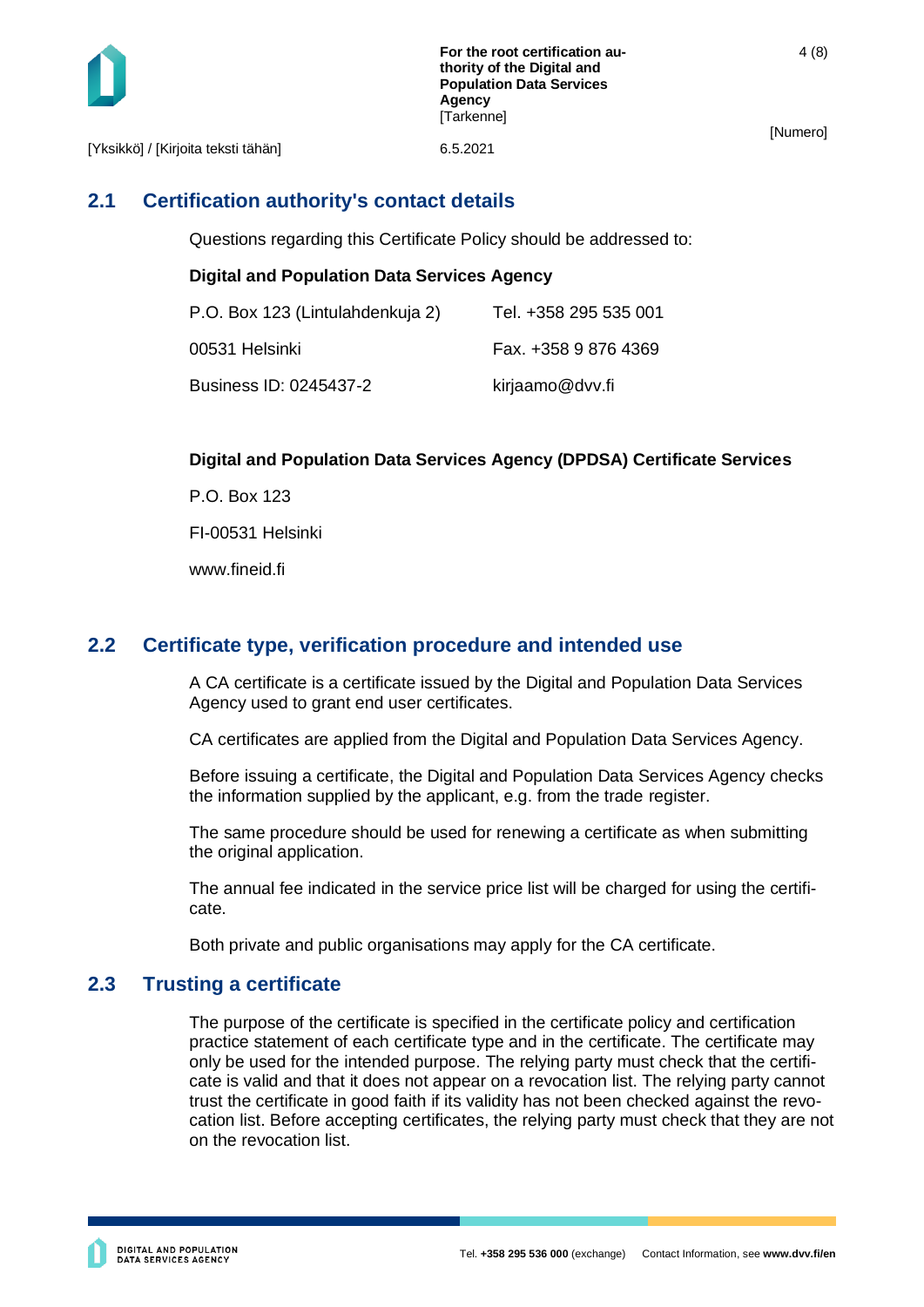

5 (8)

[Yksikkö] / [Kirjoita teksti tähän] 6.5.2021

# <span id="page-5-0"></span>**2.4 Certificate holder's responsibilities**

- The purpose of the certificate is specified in the certificate policy and certification practice statement of each certificate type and in the certificate. The certificate may only be used for the intended purpose.
- The certificate holder (service provider) is responsible for ensuring that the data provided in the application for the certificate are correct.
- The certificate holder must keep his/her private key in a safe environment and ensure that it cannot be accessed by third parties, modified or used without authorisation.
- The certificate holder must notify the certification authority immediately if they suspect that the certificate holder's private key has been compromised. The certification authority will then revoke the relevant CA certificate.

#### <span id="page-5-1"></span>**2.5 Obligations of the trusting party concerning the verification of the certificate**

If a party trusting the certificate copies the revocation list from a directory, it must verify the genuineness of the revocation list by checking the electronic signature of the revocation list. In addition, the validity period of the revocation list must be checked.

If the most recent revocation list cannot be retrieved from the directory because of hardware or directory service malfunction, the certificate should not be approved if the validity period of the last retrieved revocation list has expired. All certificate approvals after the validity period are at the risk of the party trusting the certificate.

## <span id="page-5-2"></span>**2.6 Limitations of liability**

The Digital and Population Data Services Agency's liability for damages in connection with certificate service provision is determined on the basis of the Tort Liability Act (412/1974). Digital and Population Data Services Agency is bound by the certification authority's liability for damages conformant to the Act on Strong Electronic Identification and Trust Services. The Digital and Population Data Services Agency is not liable for damage caused by the disclosure of a certificate holder's private key unless the disclosure is the direct result of the Digital and Population Data Services Agency's actions.

The Digital and Population Data Services Agency is not liable for indirect or consequential damage caused to the certificate holder. Neither is the Digital and Population Data Services Agency liable for indirect or consequential damages incurred by other partners of the relying party or the certificate holder.

The Digital and Population Data Services Agency is not liable for the functioning of public telecommunications or information networks, including the Internet.

The certification authority has the right to interrupt the service to perform modifications or maintenance. Modifications and maintenance concerning the revocation list will be announced in advance.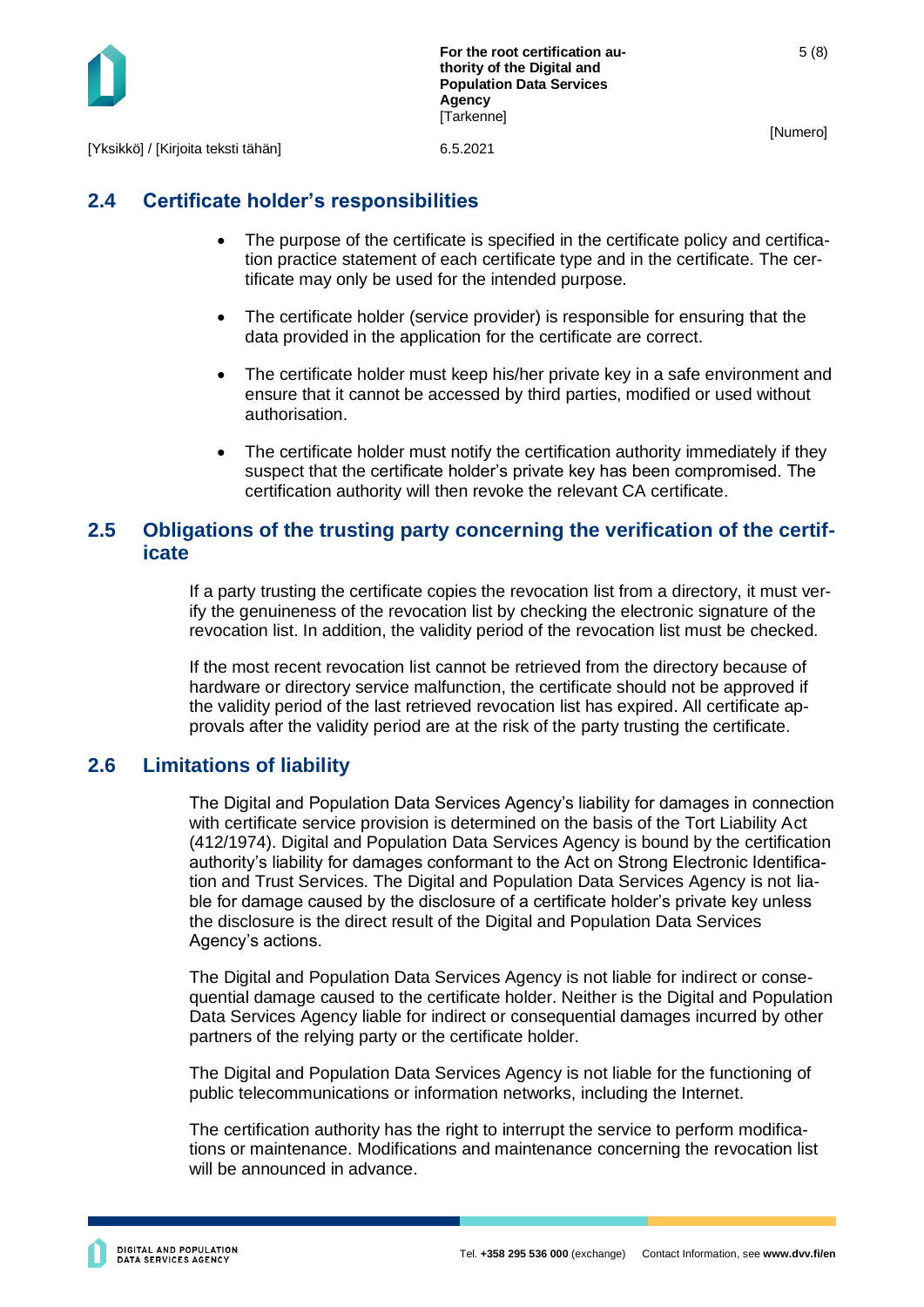

[Yksikkö] / [Kirjoita teksti tähän] 6.5.2021

The certification authority has the right to develop the certificate service. A certificate holder or a party relying on a certificate must bear their own expenses incurred for this reason, and the certification authority is not liable to compensate the certificate holder or a party trusting the certificate for any expenses caused by the certification authority's development work.

The certification authority is not liable for errors in the online service or applications intended for end users and based on a certificate or any expenses arising from them.

The certificate holder's responsibility for certificate use ends when he or she, or a representative of the certificate holder's organisation, has provided the certification authority with the information required to revoke the certificate. You should make the revocation request immediately after you have noticed the reason for making the request.

# <span id="page-6-0"></span>**2.7 Applicable agreements, certification practice statement and certificate policy**

The certificate applicant's rights and obligations are stated in the certificate policy and certification practice statement documents. When applying for the certificate, the applicant accepts the rules and conditions pertaining to certificate use and undertakes to protect the certificate and report any misuse.

An agreement has been concluded between the certification authority and the registration authority as well as other vendors that provide parts of the certificate services, indisputably specifying the rights, liabilities and obligations of both parties.

When a certification authority issues a CA certificate, it also approves the application for a certificate.

The Digital and Population Data Services Agency publishes a certificate policy and a certification practice statement for the certificates that it has issued. The certificate policy contains a description of the procedures, terms and conditions, allocation of responsibilities and other matters related to the use of the certificate. The certification practice statement describes in more detail how the certificate policy is applied in certificate production.

The certificate policy and the certification practice statement are available at www.fineid.fi.

## <span id="page-6-1"></span>**2.8 Privacy protection**

The certification authority and the registration authority observe good data processing practices and data protection provisions when handling the certificate holders' data. Special attention is paid to the processing of personal data, and the Digital and Population Data Services Agency has published a specific set of procedures for the provision of certificate services compliant with the Personal Data Act.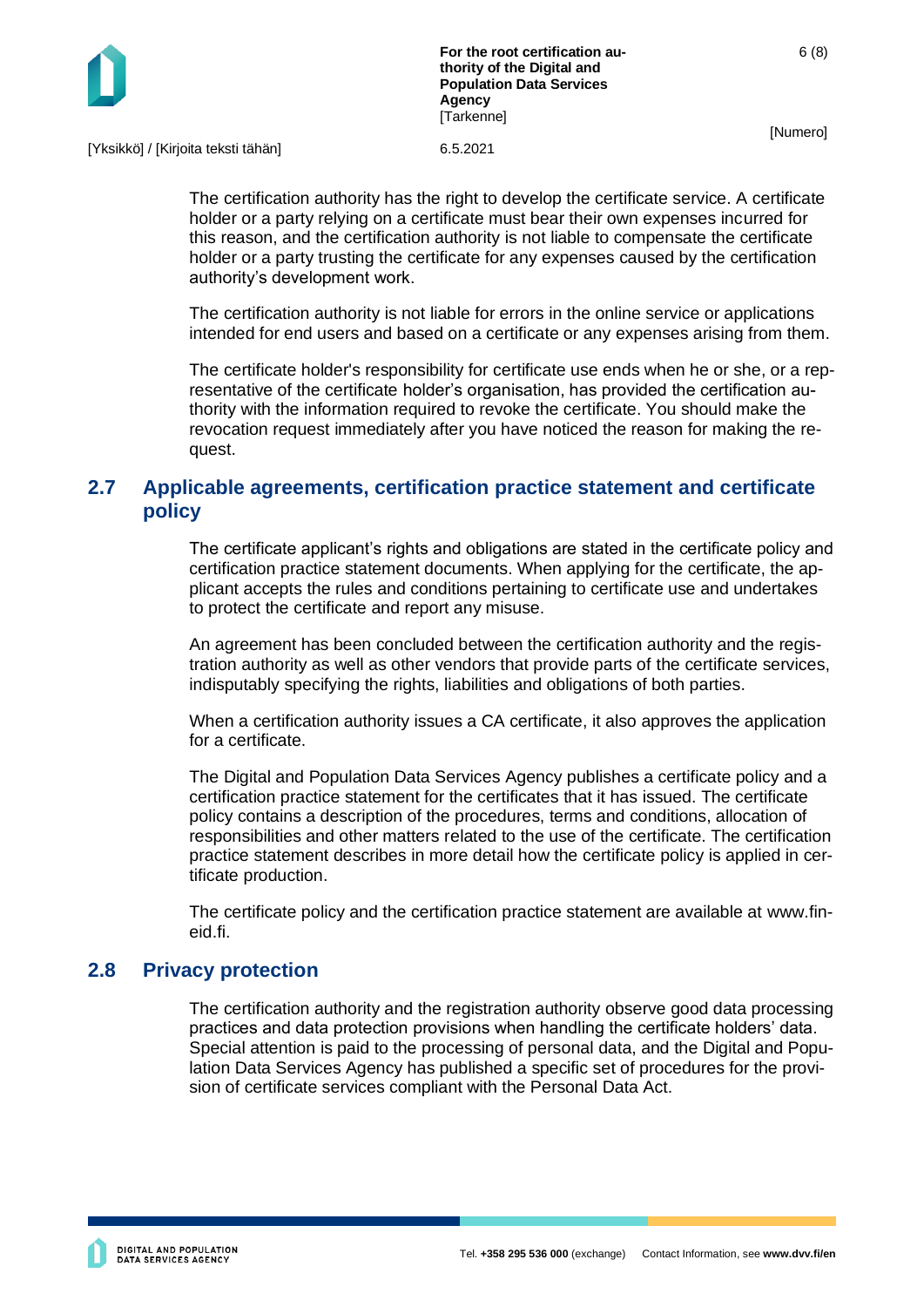

7 (8)

[Yksikkö] / [Kirjoita teksti tähän] 6.5.2021

# <span id="page-7-0"></span>**2.9 Compensation policy**

In addition, the requirements laid down in the Act on Strong Electronic Identification and Trust Services (617/2009) apply to the Digital and Population Data Services Agency. Where applicable, the provisions of the Tort Liability Act (412/1974) also apply.

## <span id="page-7-1"></span>**2.10 Applicable law and resolution of disputes**

Provisions on identification and trust services are set out in the Act on Strong Electronic Identification and Trust Services (617/2009) Provisions on the certificates issued by the Digital and Population Data Services Agency are contained in the Act on the Population Information System and the Certificate Services of the Digital and Population Data Services Agency (661/2009).

In addition, the requirements laid down in the Act on Strong Electronic Identification and Trust Services (617/2009) apply to the Digital and Population Data Services Agency. Where applicable, the provisions of the Tort Liability Act (412/1974) also apply.

#### <span id="page-7-2"></span>**2.11 Audits of the certification authority**

Finnish Transport and Communications Agency (Traficom) may audit the operation of a certification authority under the prerequisites set forth in the Act on Strong Electronic Identification and Trust Services. The Digital and Population Data Services Agency has the right to audit its technical suppliers in accordance with the audit procedure specified in the technical supply agreement in question. An audit is carried out at least once a year and at the start of each new contract period.

Audits are carried out to determine the technical supplier's compliance with the agreement, taking into account the requirements of information security management standards. Technical suppliers are generally assessed on the basis of the ISO 27001 standard.

The audit is carried out by the Digital and Population Data Services Agency's Head of Information Management or an external auditor commissioned by the Digital and Population Data Services Agency, who specialises in auditing technical vendors pertaining to certificate services. Audited information security properties include confidentiality, integrity and availability.

In the audit, the policy and the application instructions are compared with the operations of the entire certificate organisation and system. The Digital and Population Data Services Agency is responsible for ensuring that the application instructions are consistent with the certificate policy.